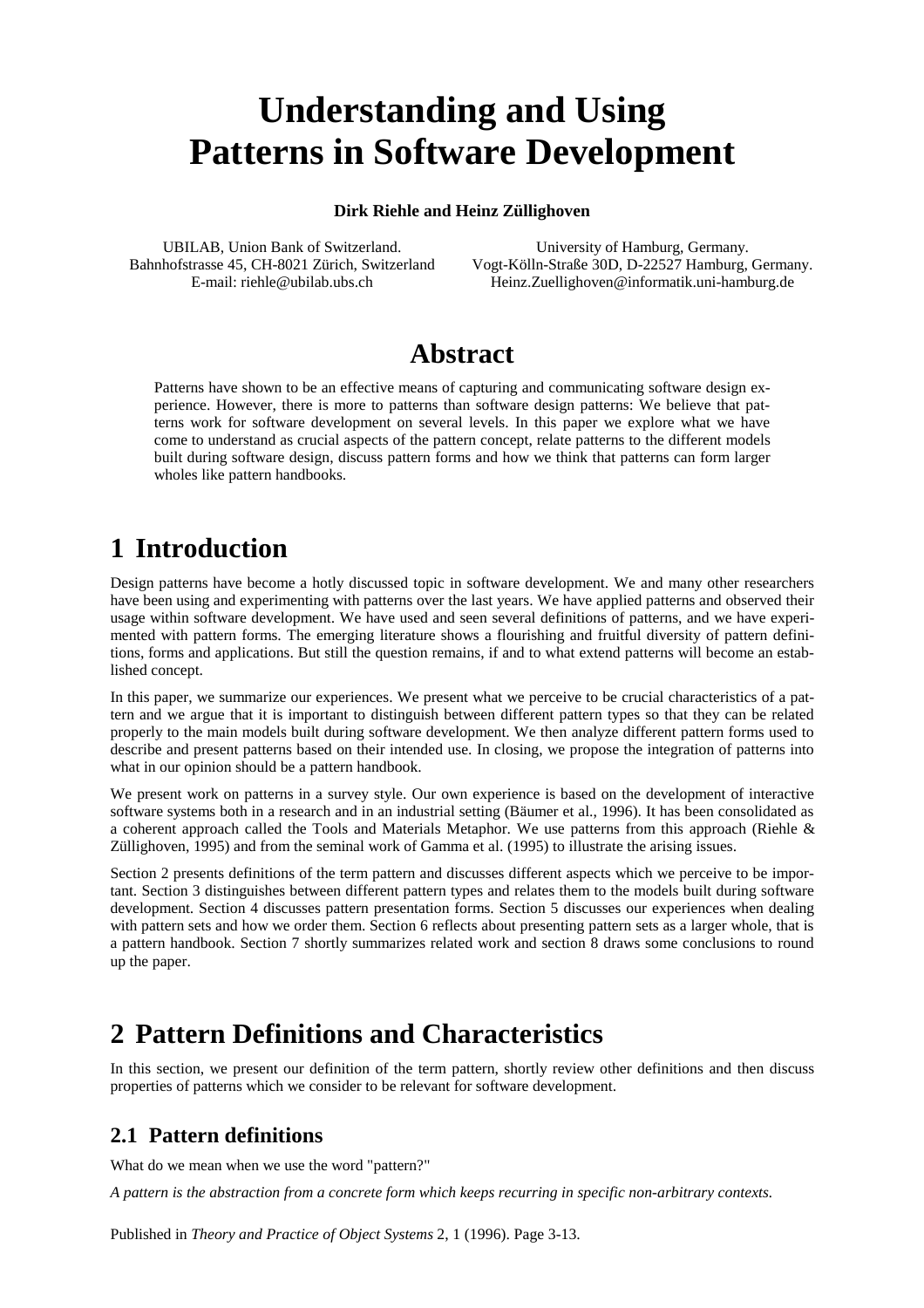This definition is deliberately more general than other definitions found in the literature. Thus, it does not confine our notion of pattern to software design, and it is not restricted to a specific use of patterns. The by now famous definition of pattern as "a solution to a recurring problem in a context" is geared towards solving problems in design. We avoid this specialization and take up this issue in section 4 where we discuss different presentation forms for patterns based on their intended use.

What can be found in the literature?

Alexander<sup>1</sup> (1979, page 247) writes: "Each pattern is a three part rule, which expresses a relation between a certain context, a problem, and a solution." He goes on to explain that a pattern is a relationship between forces that keep recurring in a specific context and a configuration which resolves these forces. In addition, a pattern is also a rule that explains how to create the particular configuration which resolves the forces within that context.

This "pattern as a rule" definition has been highly influential. Following Alexander, Gamma et al. (1995, page 2- 3) define a pattern to be the solution to a recurring problem in a particular context, applicable not only to architecture but to software design as well. Concrete patterns are expressed using classes and objects, but they nevertheless represent solutions to problems in particular contexts. This is the most widely spread notion of pattern today, and it has been adopted by many other researchers, for example by Beck & Johnson (1994), Schmidt (1995) and Buschmann et al. (1996). Coplien has been very successful applying the same notion of pattern to organizational issues arising in software development projects (Coplien, 1995; Coplien, 1996).

An alternative definition is given by Coad. He originally draws on a dictionary, defining a pattern to be "a fully realized form, original, or model [...] for imitation" (Coad, 1992). Specializing this for object-orientation, he defines the notion of pattern for object models as "a template of objects with stereotypical responsibilities and interactions" (Coad et al., 1995).

### **2.2 Form and context**

 $\overline{a}$ 

To gain a better understanding of our definition of pattern, we next elaborate what we mean by "form" and "context." We defined the notion of pattern to be the abstraction from a recurring concrete form. What does such a form look like?

*The form of a pattern consists of a finite number of visible and distinguishable components and their relationships.*

Essentially, we define the notion of form through its representation as a set of interacting components and their relationships. Thus, a pattern has both structural and dynamic properties. A component need not to be a software component, but can be any kind of technical or non-technical entity. Definitions of specialized pattern types will characterize more precisely which components and relationships are used.

Take an example: When analyzing an application domain we try to identify those objects of the domain which can be interpreted as either tools or materials. These are two types of components. The relevant relationship is that of tools working on appropriate materials. This is the pattern of *the Distinction of Tools and Materials.*2

*A pattern is used to create, identify and compare instances of this pattern.*

A pattern is first of all a mental concept derived from our experience. This experience and our reflection on it lead us to recognize recurring patterns, which, being established as a concept of their own, guide our perception. We then use patterns to perceive and recognize instances of patterns. Essentially, patterns only materialize through their instances. As they restrict our perception, patterns guide our way of interacting with the world. Patterns are relevant both in the "real world" and in software design.

Back to our example, the pattern of the Distinction of Tools and Materials helps us to *recognize* concrete instances of it. So a pencil is seen as a tool used to fill in a form as its material. Using the form of the pattern as a template helps us to identify and compare concrete instances of it. In this way, the pattern serves as an *analysis pattern* for interpreting and understanding an application domain.

A pattern can also be used to *create* instances of it. In software design, the general distinction between tools and materials serves as a (high-level) software design pattern which will lead to a software architecture where tool objects work on material objects. It is important to realize that we thus can closely link application domain con-

<sup>&</sup>lt;sup>1</sup> Christopher Alexander is the architect who has explored the concept of pattern in the domain of architecture. His work has had a strong influence on work on patterns in computer science. This can be seen from the name of the premier conference of the field, called "Pattern Languages of Programming." Alexander coined the term pattern language (Alexander, 1979).

<sup>&</sup>lt;sup>2</sup> The notion of tool or of material itself is not of a pattern but of a metaphorical nature. These terms were originally borrowed from handcrafts and philosophical reflection on it (Budde & Züllighoven, 1992).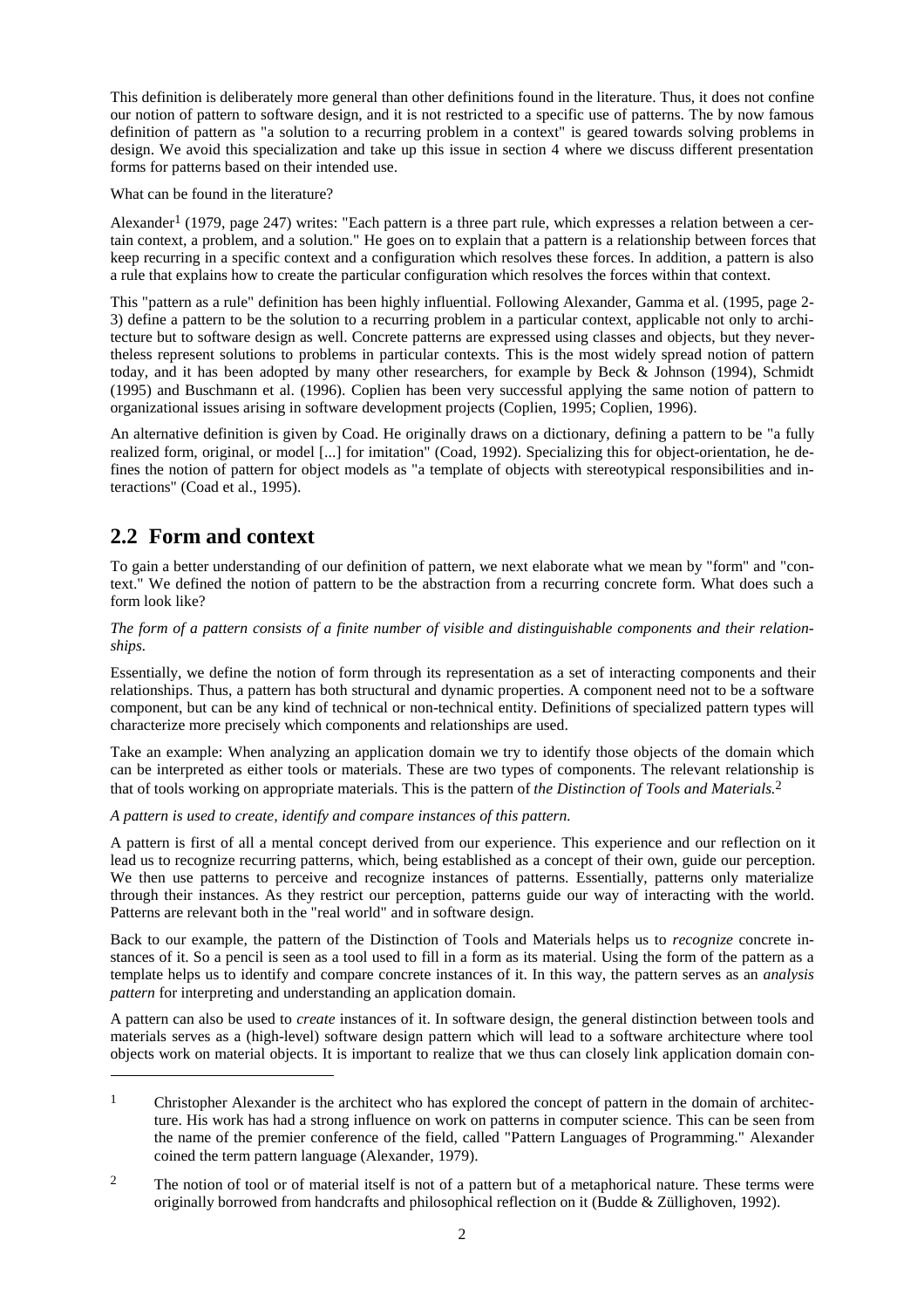cepts to software architecture. The architectures of the systems we build (Bürkle et al., 1995; Riehle et al., 1996) heavily make use of this pattern.

*Pattern instances appear only in specific contexts which raise and constrain the forces that give birth to the concrete form.*

A pattern is a form that appears in a context. The relevance of this distinction can be illustrated by drawings of MC Escher or others used in psychology, where the perception of what is the context is needed to establish the form in the "foreground." Pattern and context are complementary: A context constrains the pattern and gives birth to its form while the form fits only into certain contexts. Changing the context will change the form and changing the form has to go hand in hand with changing the context.

Both form and context of a pattern are abstractions derived from our concrete experiences. Applying a pattern means bringing it into a new concrete context of use. The forces of this use context have to fit the form of the pattern. Otherwise we have a mismatch leading to potentially costly adaptation work.

The context for the pattern of tool and material distinction is expert human work. Tools are designed to offer great flexibility and ease of use for coping with the tasks at hand while all the necessary materials have to be there to produce the desired outcome of work.

#### *The form of a pattern is finite, but the form of its instances need not to be finite. The context is potentially infinite.*

The form describing a pattern consists of a finite number of components and relationships. A concrete instance, however, may have an open number of components which are defined recursively and created on demand. An example is the *Chain of Responsibility* pattern (Gamma et al., 1995) which consists of the roles Client, Handler and Successor. The pattern form is finite, while concrete instances may lead to a chain of successors of arbitrary length.

In addition, the context is potentially infinite, which means that in the general case the relevant constraints and forces driving the form cannot be described in a finite list. This result is relevant to formal approaches of applying patterns. A method or a tool which claims to determine the right pattern given some finite input, that is a set of forces or requirements, has to prove in advance why the context of the pattern can be described sufficiently well by this input so that it is possible to make such a decision.

We think that it is possible in many situations to pragmatically enumerate the relevant forces based on our experience and omit what we understand to be less relevant forces. The choice, however, is never deterministic then.

*As a consequence, a pattern can only be understood and properly used with respect to the background of experience and reflection in the domain of its context.*

Patterns emerge from experience and can only be applied based on proper experience. This is a consequence of the context being infinite and informal in general, since every description of the context lists only what the originator of the pattern perceives as being relevant. This can be of great help for the beginner with little experience. But he or she will be in trouble if the pattern is applied in a new context which was not foreseen by its originator. Transferring patterns to a new context requires experience and insight into both its original and the new context.

#### *As another consequence, the form describing a pattern can be formalized, but not its context.*

It is obvious, that patterns as a finite form can be described in a crisp way (we will come to that in section 4). It can be expected that proper formalizations of patterns will be found. Early work on this topic has been carried out, for example, under the label of behavioral specification (Helm et al., 1990). Recent formalizations which have been successfully applied to patterns include the work of Lieberherr et al. (1994).

The context cannot be completely formalized since it is infinite and therefore largely informal.

#### *A pattern should be presented in a way that it can be understood and properly used by others in their work and professional language.*

Even if one does not restrict the meaning of the term pattern to software design, the use aspect of pattern is relevant. We argue that a pattern should be useful for improving its originator's work. But a pattern shows its potential only when it has been accepted and (re-) used by others in the profession. Then, it has been proven as an abstractable form for dealing with similar problems in recurring contexts. And only then, patterns can enter the professional language as terms.

#### **2.3 Consolidated example**

As mentioned, the central pattern our approach is the *Distinction of Tools and Materials*. This pattern says: "When looking at an application domain for developing a software system, separate tools from materials and analyze the ways tools are used to work on materials." Figure 1 illustrates some typical tools and materials in the office domain.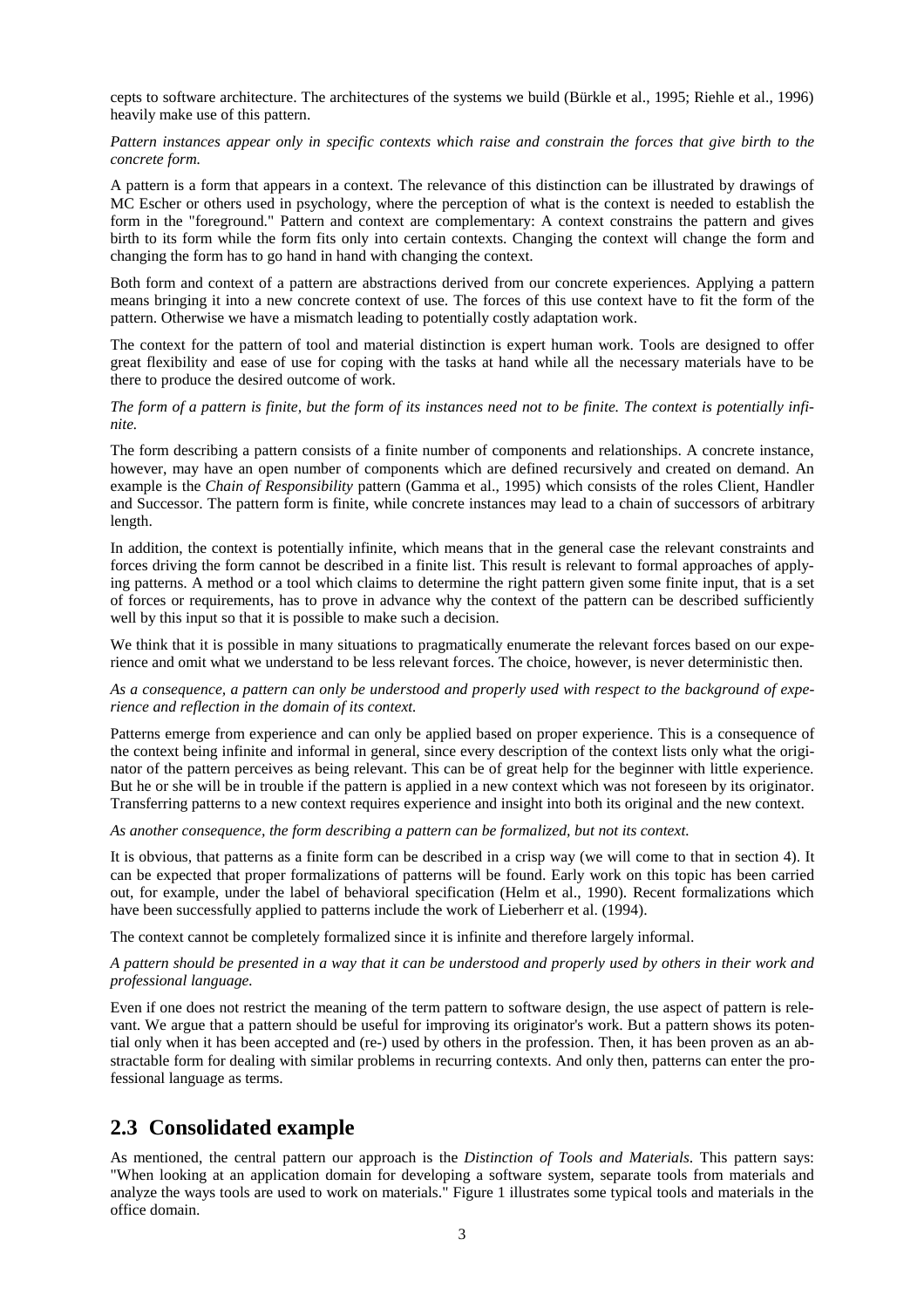

**Figure 1:** An exemplary collection of tools and materials in the office domain. Typical materials are shown on the left and tools are shown on the right.

The static structure of this pattern consists of two main components, tools and materials, and one relationship between them, the work task. Dynamically, we use a tool to work on a material. The tool presents the material we are working on, with the focus on the current work task, thereby highlighting certain properties of a material and ignoring others.

We find this pattern recurring frequently in office work and workshop-like settings, where people apply tools as means of work on materials to produce some result in order to fulfill their work tasks. Thus, we identify instances of this pattern when a bank representative uses a form sheet (a material) and a specialized calculator (a tool) while consulting a customer in order to sell potential loans (the result). Another example might be an electronic phone (the tool) in a telephony system which is applied to a phone list (a material) in order to ring up customers for introducing a new product (the result). So, this pattern helps to solve one of the main problems of software design, namely to identify those objects which are relevant to the system (cf. Jacobson et al. (1992)).

The context of this pattern are work situations that require skills and knowledge to perform the tasks at hand. It works best, when a high level of flexibility and ease of handling is required. Since tools are geared towards individual work styles and habits in changing work situations, this pattern does not fit well for routine and highly standardized work. This type of context has forces which call for different patterns, like that of an automaton working on materials.

The Distinction of Tools and Materials pattern is not only found in many application domains but is familiar to software developers as well. Developers usually use a large number of tools, for example browsers, text retrievers or cross referencers, to work on their materials, for example source code or its higher level representations. Other examples are project editors (tools) with project configurations (materials) or debuggers (tools) with running or halted software systems (materials).

Patterns like the Distinction of Tools and Materials are more than a guide in analyzing an application domain or a construction aid when designing software. They have entered the language of our software teams and are the terms we use when describing and discussing software designs (cf. Schmidt (1995)). So, patterns have become part of the project culture, and a new developer joining the team has to assimilate these terms and the concepts behind them to arrive at a level of understanding where he or she can actively use and revise these patterns.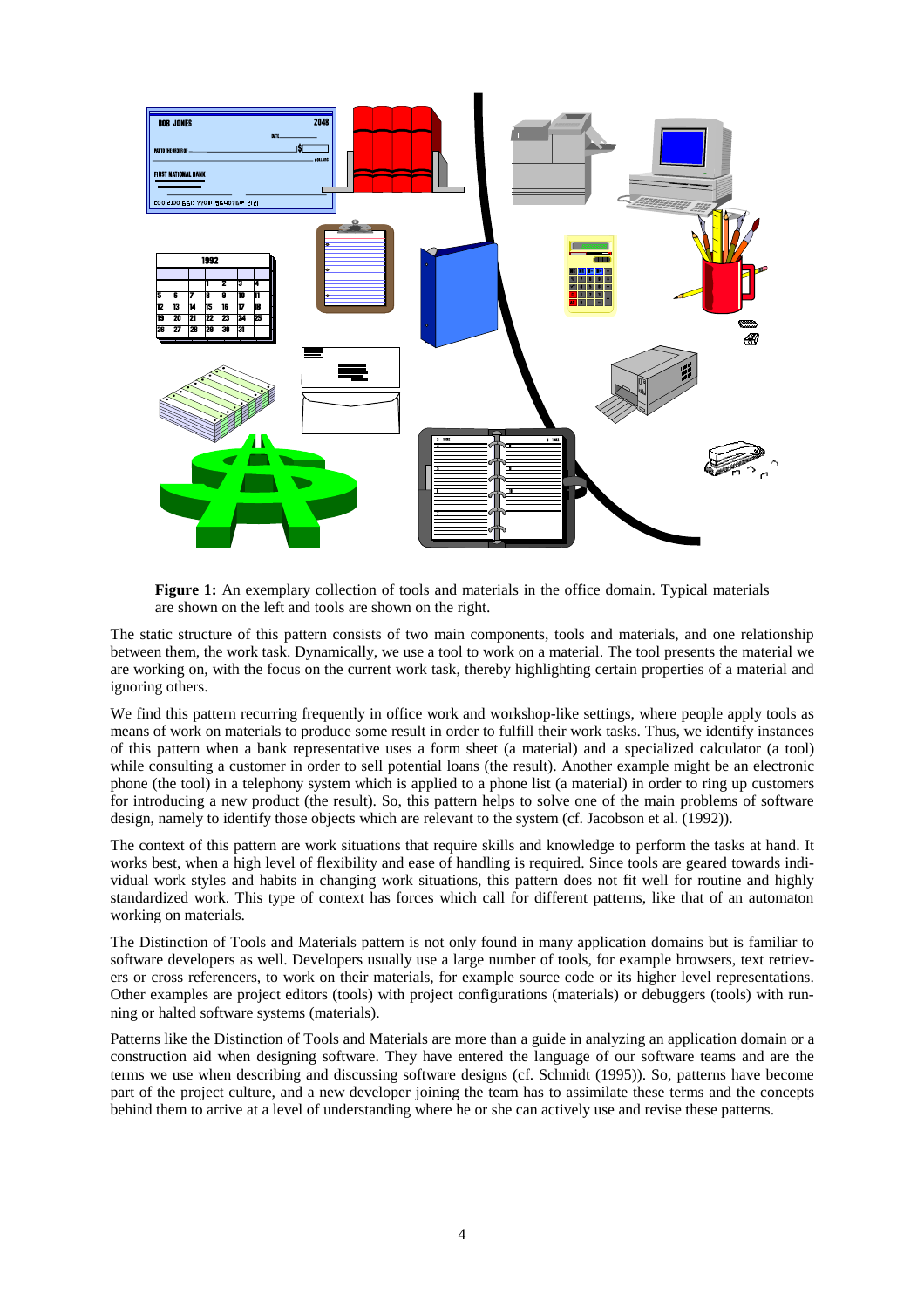## **3 Patterns and Models**

Having presented our basic understanding of the concept of pattern, we will now explore its variants and show how they relate to the different models built during software development.

Software engineering distinguishes between three main models: an application domain model, a software design model and an implementation model, the last two being abbreviated as software design and implementation.

We think that it is a great advantage to relate different types of patterns to each of these models. These pattern types are defined in terms of the more abstract definition given above, so they share its properties.

### **3.1 Conceptual patterns**

In order to design something useful, we need a conceptual model of the application domain that evolves with our system (Jackson, 1983; Greenspan et al., 1994). Such an application domain model doesn't have to be formal, rather it has to be understandable by all parties concerned. Usually, it consists of a set of related descriptions based on the concepts and terms of the application domain, comprising the different viewpoints of the various groups involved in the software development process. Thus, a conceptual model should use the language of the application domain. As viewpoints are always related to personal beliefs and values, these models cannot be proved correct in a formal way. They have to be comprehensive and are subject to discussions and negotiations about what is and what should be developed. So, the right choice of patterns should relate the language used in an application domain to the terms and elements used in the conceptual model of this application domain. We call this type of pattern a conceptual pattern:

#### *A conceptual pattern*3 *is a pattern whose form is described by means of the terms and concepts from an application domain.*

Conceptual patterns guide our perception of an application domain. They help us to understand the domain and the tasks at hand. Additionally, they provide the concepts and language to discuss our understanding of the application domain with experts and potential users. We envision future systems and situations of work by mentally constructing them using the conceptual patterns.

Thus, conceptual patterns comprise both a kind of world view and a guideline for perceiving, interpreting and changing the world.

This link between the "real world" and the conceptual model can be strengthened. So, it is important not just to use terms of the application domain's language but to carefully select metaphors. These metaphors, as understandable "mental pictures", are supportive when taking the step from the situation at hand to the design of the future system (Carol et al., 1988). Linking metaphors like *tool* and *material* to patterns like the Distinction of Tools and Materials helps to bridge the gap between application domain and software design. Therefore:

*Conceptual patterns should be based on metaphors rooted in the application domain.*

Conceptual patterns don't serve a general purpose – they don't fit any conceivable context. We always have to find the balance between too abstract and too specialized patterns and contexts. If a pattern is too abstract, it is too general to really guide analysis and design. So, "active collaborating object" may be a pattern and even a metaphor, but it is too general to be useful. On the other hand, a very specific pattern might not be used beyond a single project and therefore will not become part of everyday practice and a development culture. The Distinction of Tools and Materials pattern is on the right level of abstraction for workplace computing, but according to our experience it is not useful for real time software. Therefore:

*Conceptual patterns should be geared towards a restricted application domain .*

Doing so, they have to be on the right level abstraction striking the balance between being too generic and too concrete. In this respect, the Distinction of Tools and Materials pattern can be compared with other conceptual patterns and metaphors like agents or media (CACM, 1994).

### **3.2 Design patterns**

j

Looking at the activities related to the technical design of a system, we need a model which relates to the conceptual models of the application domain but takes into account the need for reformulating this conceptual model

<sup>3</sup> Conceptual patterns have originally been called "Interpretations- und Gestaltungsmuster" (interpretation and high-level design patterns) in Riehle (1995). For reasons of brevity this has been shortened to conceptual pattern.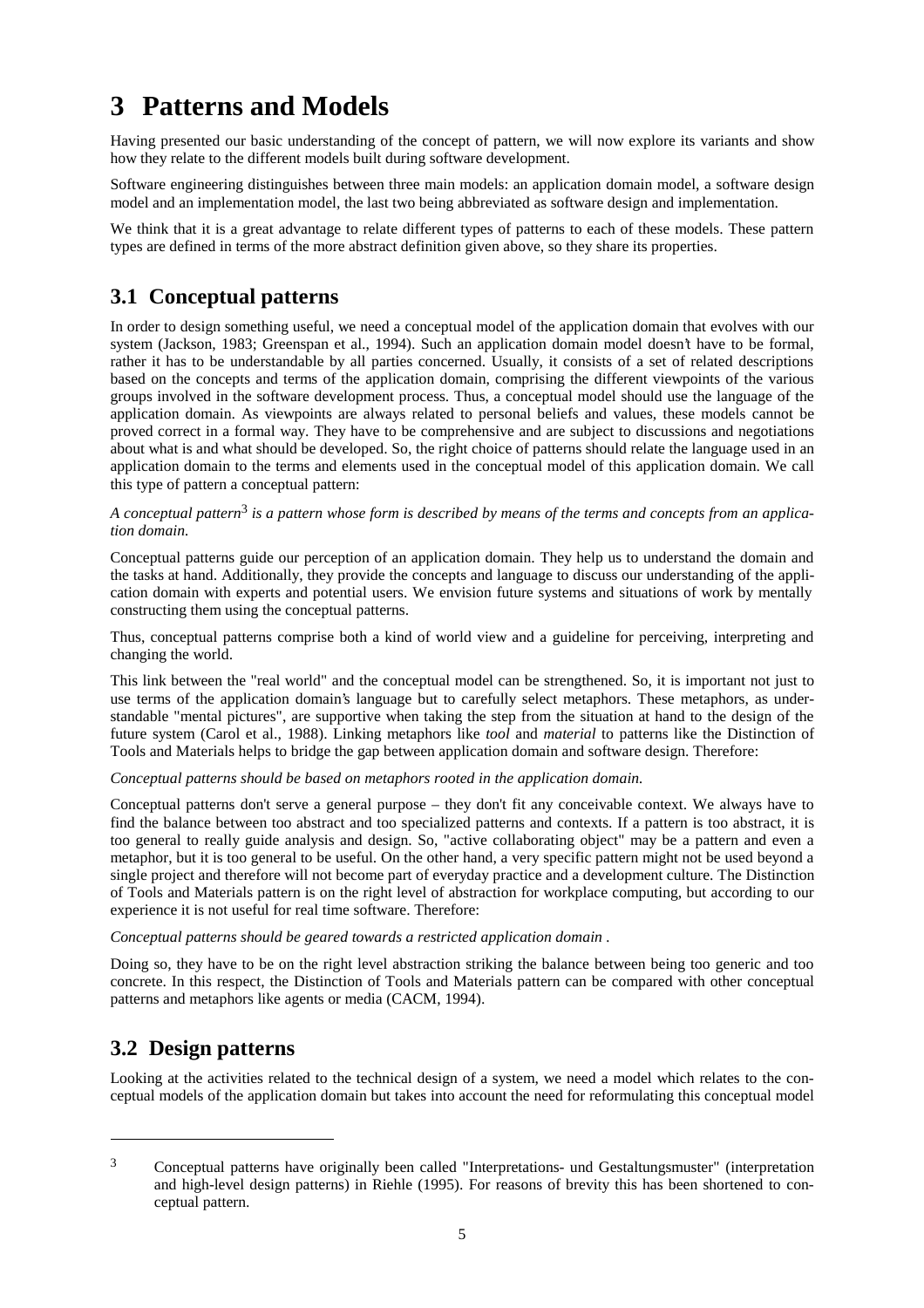in terms of the formal restrictions of a software system. This is the traditional software design model. It is geared towards software construction:

*A design pattern is a pattern whose form is described by means of software design constructs, for example objects, classes, inheritance, aggregation and use-relationship.*

We use software design patterns to build and understand a software design model. A design pattern describes the structure and dynamics of its components and clarifies their interplay and responsibilities. This definition addresses the whole scale of software design ranging from software architecture issues (IEEE, 1995) to so-called micro architectures (Gamma et al., 1993). Here, we see a close connection between design patterns and frameworks. A framework should incorporate and instantiate design patterns, in order to "enforce" the reuse of designs in a constructive way (Beck & Johnson, 1994).

We think that it is important to have as little semantic difference between the conceptual model and the software design model as possible, at least for the application-related "core" of the design model. This leads to the following rationale of software design models:

*Design patterns should fit or complement the conceptual space opened by the conceptual patterns.*

Software design is facilitated considerably, if design patterns can be related to the conceptual patterns used to describe the application domain model, that is if they help to realize the conceptual patterns and metaphors on the concrete design level.

#### **3.3 Programming patterns**

In constructing the software system, we bring together the application domain with the software design model. This results in a system implementation, the third relevant model. Implementations are technical artifacts which run as a formalism on a computer and can be utilized as an application supporting its users. Programming languages provide the notation for this model. On this level, we find a third type of pattern:

*A programming pattern is a pattern whose form is described by means of programming language constructs.*

We use these patterns to implement a software design. It is based on programming experience. Programming patterns vary among programming cultures (cf. Coplien's idioms (1992)). An example of an implementation pattern is the well-known C style loop

for  $(i=0; i< max; i++) \{... \}$ 

found in almost every C program.

It is important to realize that even on this rather low technical level there is something like programming cultures and styles. It goes beyond the scope of this paper to detail this discussion. As an example take the pattern of Procedure/Function/Predicate interface design for classes as proposed by Meyer (1988). This conforms to a specific view of designing software called Design by Contract (Meyer, 1991).

#### **3.4 Model and pattern interrelationships**

All three types of patterns should be brought together in a coherent approach. This means first of all linking the right type of pattern to the respective model: We carry out application domain analysis and high-level system design using conceptual patterns. We develop software designs using design patterns. And we implement software systems using programming patterns.

The models are related to each other via their patterns: Conceptual patterns are a high-level view that has to be substantiated in any actual design through the use of design patterns. Design patterns have to fit the context set up by the conceptual patterns. In Riehle & Züllighoven (1995) we presented the conceptual patterns of the Tools and Materials Metaphor approach and supplemented them with several software design patterns that make the conceptual patterns concrete in every software design.

The relationship between conceptual patterns and software design patterns can again be illustrated using the conceptual pattern of the Distinction of Tools and Materials. On a software design level, it directly leads to the design pattern of Tool and Material Coupling as illustrated in figure 2: A tool object is coupled with a material object via an aspect class. An aspect class represents a specific way to work on a material and expresses this through behavior and abstract state declared in a class interface. It should be derived from the intended work tasks. A material class inherits from all those aspect classes that capture the possible ways of working on this material.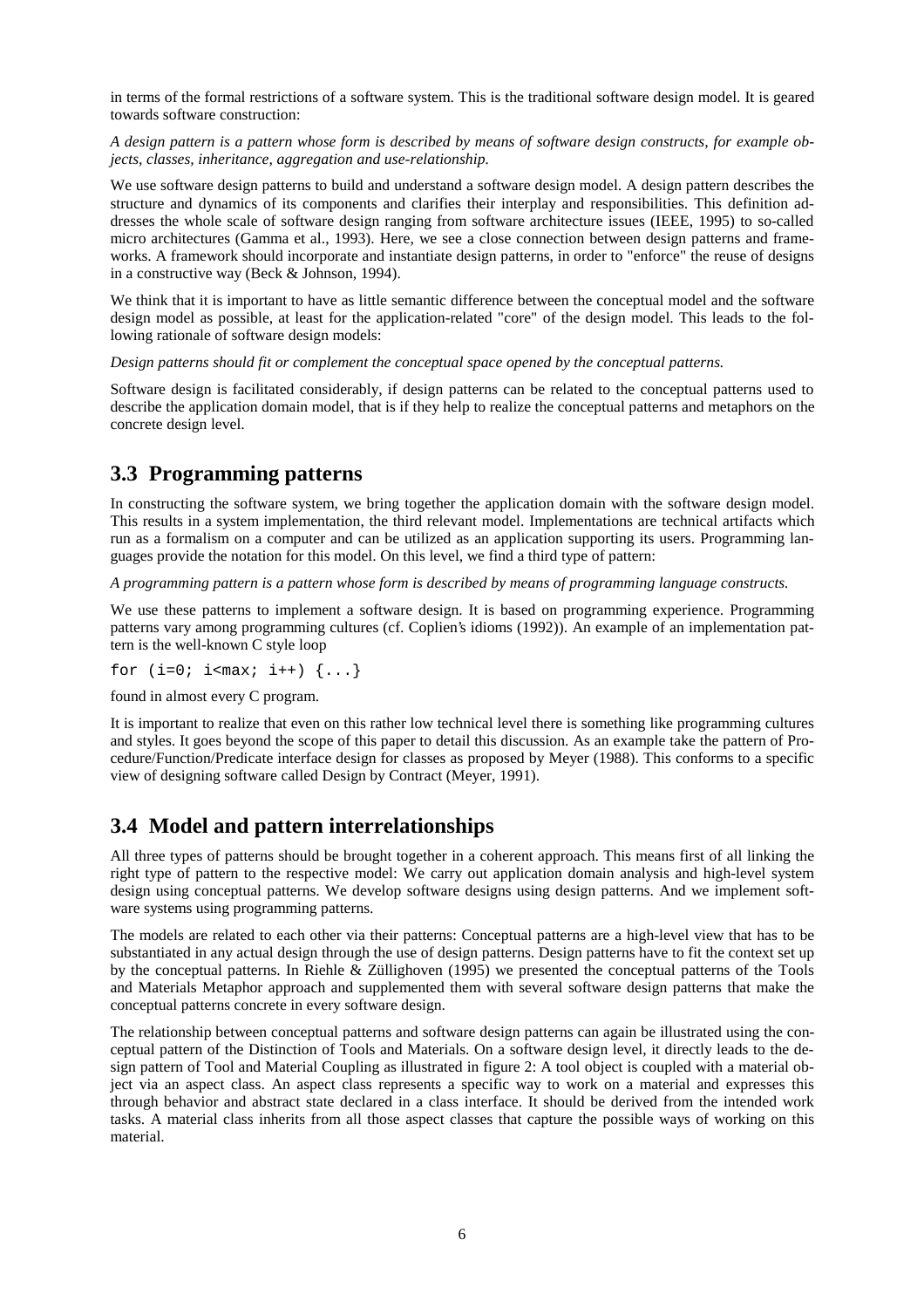

**Figure 2:** An example for the application of the software design pattern Tool and Material Coupling. A FormEditor tool works on a Form material using one or more aspect classes offered by the material.

### **4 Pattern Description Forms**

Hoare once remarked that every abstraction needs a notation to give it a form (Hoare, 1972). This holds for true for patterns as well. Most researchers seem to agree that patterns should be presented in a structured form. This is what Alexander et al. (1977) did and what is apparent in Gamma et al. (1995) and Coplien & Schmidt (1995). Thus, we have tested and analyzed several pattern forms.

The most important result is that the best way to describe a pattern depends on the intended usage of the pattern. This may not be surprising at first, but it is a conclusion that does not seem to have drawn much attention to it yet. From the literature and our work, three pattern forms stand out.

### **4.1 The Alexandrian form**

In Coplien & Schmidt (1995) we and many other researchers chose a form of presentation which consists of at least the three sections *Problem*, *Context* and *Solution*. The Problem section describes concisely the problem at hand, the Context section describes the situations in which the problem occurs as well as the arising forces and constraints for a possible solution, and the Solution section describes how to resolve the forces within that context.

*The intended use of this pattern form is to guide users to generate solutions for the described problems.*

We follow Berczuk (1994) in calling this the Alexandrian form, since it is the basic form proposed by Alexander et al. (1979). Characteristic for this description form is its generativity. The solution section is usually written in such a way that it guides the actual instantiation of the pattern for concrete problem solutions. For example, Buschmann et al. (1996) present explicit step by step instructions for implementing their patterns.

Beck & Johnson (1994) write "that patterns can be used to derive architectures much as a mathematical theorem can be proved from a set of axioms." They demonstrate this generative power to motivate and explain the architecture of HotDraw, a graphical editor framework, and show how the patterns help them doing so.

### **4.2 The Design Pattern Catalog form**

Gamma et al. (1995) use a structured form for presenting design patterns. They use a template which has been tailored to the description of object-oriented software design patterns.

The template consists of a number of sections, each one describing a certain aspect of the overall pattern. Most of the attention is paid to describing the structure of the pattern, both static and dynamic aspects, and the various ways of using it. The structure and its dynamics are what we have called the form of a pattern. The motivation, applicability and consequences sections try to capture the context of the pattern.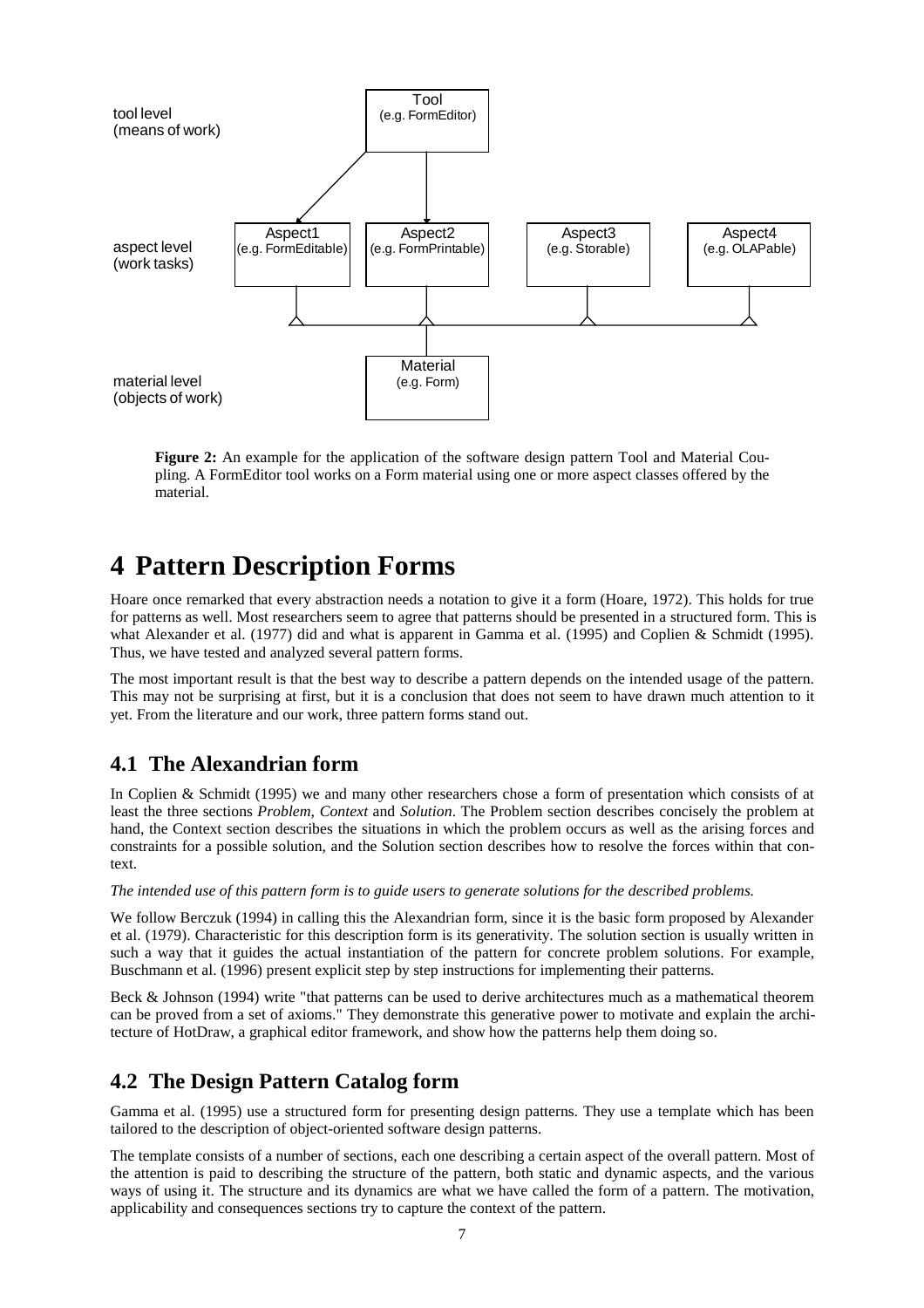*The intended use of this pattern form is also to help users create solutions to problems. This time, however, they focus less on when to apply the pattern but more on the actual structure and dynamics of the pattern itself.*

Thus, this pattern form is more descriptive rather than generative. However, as Beck & Johnson (1994) point out, the patterns from Gamma et al. (1995) could be easily rewritten to be more generative. This ultimately makes clear that the pattern form is to be distinguished from the pattern itself. Rather it is subject to the intended use of the pattern.

We have found the Design Pattern Catalog template to be an excellent choice for presenting object-oriented design patterns which are well understood and can stand on their own. It covers all relevant issues we have come to think about. It strikes a good balance between the rather general pattern/context form discussed below, and the more specialized Alexandrian form.

Though Gamma et al. think of their patterns as solutions to problems in design, it has not lead them to use the Alexandrian form. Their structure and dynamics sections are presented in such a way that their pattern description can be used both to create concrete instance of the pattern as well as to recognize the patterns in existing systems.

### **4.3 A general form**

Based on the considerations of section 2, we have experimented with a rather general pattern form which consists of the two sections *Context* and *Pattern*. The Context section describes the context, constraints and forces that give birth to the pattern. The pattern itself is described in the Pattern section, which presents the form the pattern takes on in the discussed context.4 Riehle (1996) is a good example of the application of this form.

*The intended use of this description form is to discuss the structure and dynamics of the recurring form and its context without promoting a specific way of using the pattern.*

This rather general description form is based on our understanding of patterns as finite forms that emerge in specific contexts, so we separate context and form and view it as a duality rather than a single entity. This form has no generative power per se, but can be used for different purposes. It can be used to create instances of the pattern, or it can be used as a template to match and recognize instances of the pattern in existing systems, or it can be used to compare similar patterns, etc.

This general applicability comes with a price: Since the pattern description tries to abstain from a particular use of the pattern, it is less useful for a specific application than a pattern described in a way to support a particular use. We therefore supplement the general description form with additional sections that discuss how to use the pattern for a particular purpose. Riehle (1996), for example, supplements the general form with sections on design and implementation to let developers apply the patterns more easily as solutions to recurring problems.

### **4.4 Comparison and discussion**

We believe that the pattern/context pair form is suitable for pattern descriptions in general. If the descriptions are to support a specific pattern use, they have to be supplemented with additional sections discussing this application.

If a particular way of using or applying the pattern is to be emphasized, more specific forms might be preferable. The Design Pattern Catalog form, for example, is well suited to describe object-oriented software design patterns, without overly emphasizing the generative potential of patterns.

We do not claim that one form is superior over the other, rather, that they have different intents. The Design Pattern Catalog form may be the first choice for object-oriented software design patterns of general applicability, the Alexandrian form may best be suited for matching problem situations and describing how to solve them, and the pattern/context pair form may be the form of choice for general presentations in which a pattern description core is to be adapted to different use situations.

### **5 Pattern Sets**

 $\overline{a}$ 

We now have to go beyond single patterns and focus on possibly large collections of patterns. The aim here is twofold: On the one hand we need to structure these large collections in order to ease their understanding and

<sup>4</sup> We could have called the Pattern section Form section as well.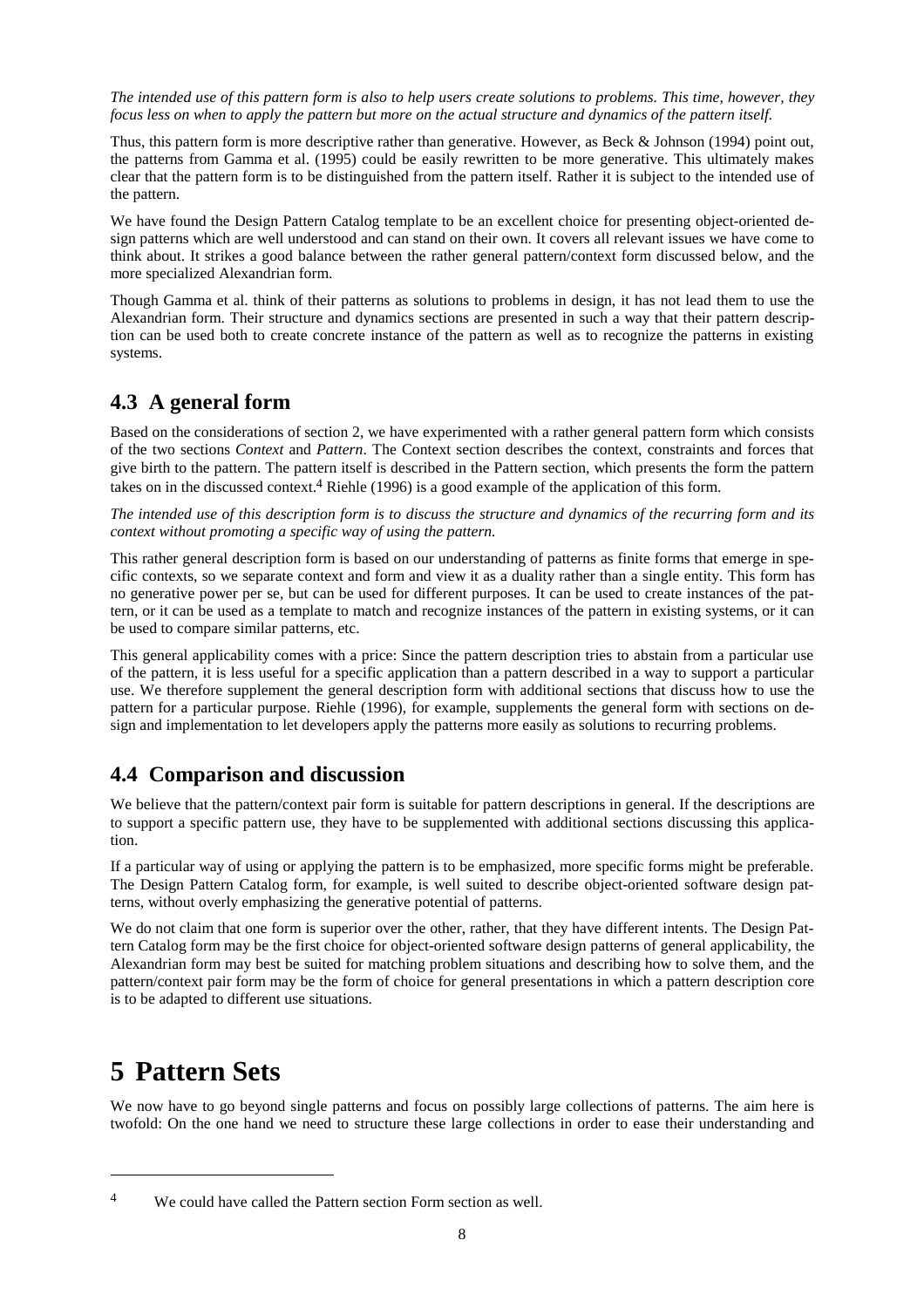usability. On the other hand we want to restrict the design space for the various types of software systems (cf. Jackson (1994)).

This section addresses ordering and presentation of patterns into sets. It introduces the notion of background from which patterns emerge. The background is captured by what we call a leitmotif, that is a shared vision incorporating the views, believes and values of software developers that shape a software system as a whole.

#### **5.1 Ordering patterns**

Mature patterns are not isolated but relate to other patterns. This relationship may either be an embedding or an interaction. So we need to find ordering schemes and relations to arrange and describe sets of related patterns.

Each pattern is always to be viewed within its context. While the description of the context should be kept together with the description of the pattern, it is not part of the pattern itself. Pattern and context are complementary. In order to understand such a pattern/context pair, we need to understand the range of its applicability, which is another context. Again, this context may be captured by another more coarse-grained or more abstract pattern. A hierarchy of pattern/context pairs emerges that can be presented as a directed graph.

*Thus, we order patterns as nodes of a directed graph. For textual presentation, we linearize the graph breadth first. Each pattern/context pair is preceded by all pattern/context pairs that are needed to understand it.*

We don't demand to avoid cyclic pattern relationships. In fact, very often cyclic descriptions of terms are a helpful means for understanding complex situations. We solve resulting ambiguities pragmatically by forward references.

The ordering relationship between two patterns is based on the relationship of the contexts of each pattern. If one of the contexts comprises the other and can be understood as embedding it, or if it is needed to understand the other context, than it has to precede it in the graph.

Here the three levels of patterns come into play again. Conceptual patterns provide the background and motivation for the respective design patterns which in turn provide the context for programming patterns. Therefore:

*Conceptual patterns logically precede design patterns which logically precede programming patterns.*

Figure 3 shows an excerpt of such an ordering for some of the patterns for the Tools and Materials Metaphor.

### **Work Place for Skilled Human Work**



**Figure 3:** The conceptual pattern Distinction of Tools and Materials relies on the metaphors tool and material. The conceptual patterns provide the context in which to interpret the design patterns Tool and Material Coupling, Tool Composition and Separation of Interaction and Functionality (Riehle & Züllighoven, 1995). The patterns are to be seen in front of the overall background of a work place enabling skilled human work.

#### **5.2 Pattern background**

When ordering patterns, we have to identify the first pattern/context pair that embeds all the following patterns. But what about the context of this first pattern/context pair? How can we describe the overall context that lets us understand the entire pattern set? Here we have reached the notorious point of systems theory where we are obviously heading towards an infinite regression of embedding contexts. Thus, we avoid a "first pattern" approach but lay open the general background of the patterns. This background as the initial step into a set of possibly formal pattern descriptions cannot be formal itself.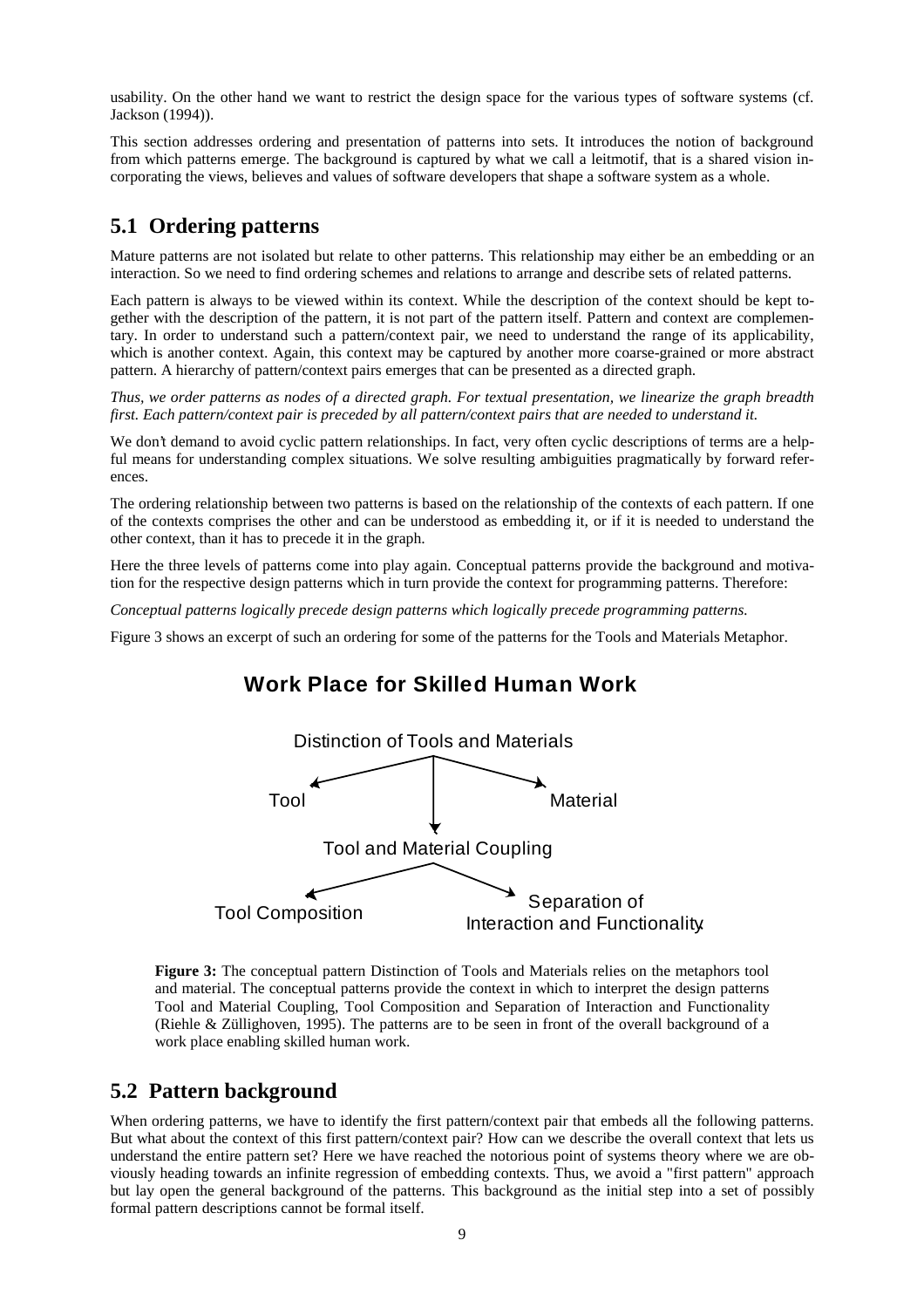*Patterns can only be communicated and understood sufficiently well if authors and readers share a common background in the relevant domains. Every set of patterns addresses a particular domain and thus its impact and usability will only be understood by those with both sufficient knowledge and experience in this domain.*

This does not mean, however, that patterns can only be understood by those who have had the same experiences and level of training or skills as their originators. A successful vehicle for addressing this part of the background are case studies as in (Gamma et al., 1995) or a first separate pattern introducing the application domain as in (Johnson, 1992).5

The background is presented as an introductory text to the patterns. It describes the problem domain, the main objectives of the patterns, and it tries to make explicit what has shaped the patterns and their contexts on an overall scale.

The background is formed by the cultural, social and individual history, experiences and knowledge of people who establish and work with patterns in their contexts. It cannot be formalized or fully described, but it has to be shared to some degree in order to establish a mutual understanding and a shared practice.

#### **5.3 Leitmotif for software development**

Software is developed by people. Though often ignored, this means that personal beliefs and values are driving forces for application design. This holds true in general but particularly for the design of interactive software systems. What are the "real requirements?" Do we want to design software to automate work or to empower human qualifications and skilled work? Do we see computers as "systems" or "machines" or do we view them as "tools" or "media" (Maaß & Oberquelle, 1992)?

These questions have a significant impact on the form and content of a set of patterns. Thus, we feel that it is important to make underlying assumptions and values explicit. Once these aspects have been laid open, they can be made subject to discussions by the parties concerned.

This "world view" underlying software development can be made explicit by what we call a leitmotif:

*A leitmotif is a general principle that guides software development. It is the "broad picture" which can evoke a vision of the future system. It makes the underlying beliefs and values explicit that drive software design as a whole.*

Our leitmotif, as has been mentioned, is the well equipped workplace for qualified human work at which experts carry out their work and take over the responsibility for it. This leitmotif is the crucial part of our background and the key to understanding the patterns we use.

The leitmotif already addresses or relates to the conceptual patterns. They detail and explain what type of software we have in mind when we talk about work places for expert human work.

## **6 Towards a Pattern Handbook**

 $\overline{a}$ 

By now we have discussed the notion of pattern and how to relate it to other patterns and its context. We have identified three general pattern types, each of them linked to the main models needed in software development. Then, we have argued that patterns are best understood if their background is made explicit. On the overall system design scale, this lead us to the identification and use of a leitmotif.

If we want to use patterns as central building blocks for the different models, we need a means to coherently integrate and present the background, leitmotif, patterns and metaphors. To achieve this integration, three major terms have been proposed: pattern languages (Alexander et al., 1977; Coplien & Schmidt, 1995), pattern catalogs (Gamma et al., 1995), and pattern systems (Buschmann et al., 1996; Schmidt, 1996).

We avoid the notion of pattern language, since we think that our pattern sets are neither used in a linguistic nor in a computer science sense of the term language.<sup>6</sup> Neither does the notion of pattern system seem to be appropriate, since it is not clear to us how a system of patterns relates to the notion of system as defined in systems' theory. Pattern catalogs, finally, are more a loosely coupled collection of patterns than the coherent set of patterns guided by a leitmotif which we are thinking of.

<sup>&</sup>lt;sup>5</sup> We think that Johnson's "first pattern" isn't a pattern but what we're calling background here.

<sup>6</sup> From the discussions at the last Pattern Languages of Programming conference we got the impression that despite the conference's title our reluctance to use this term is shared by many other researchers in this domain.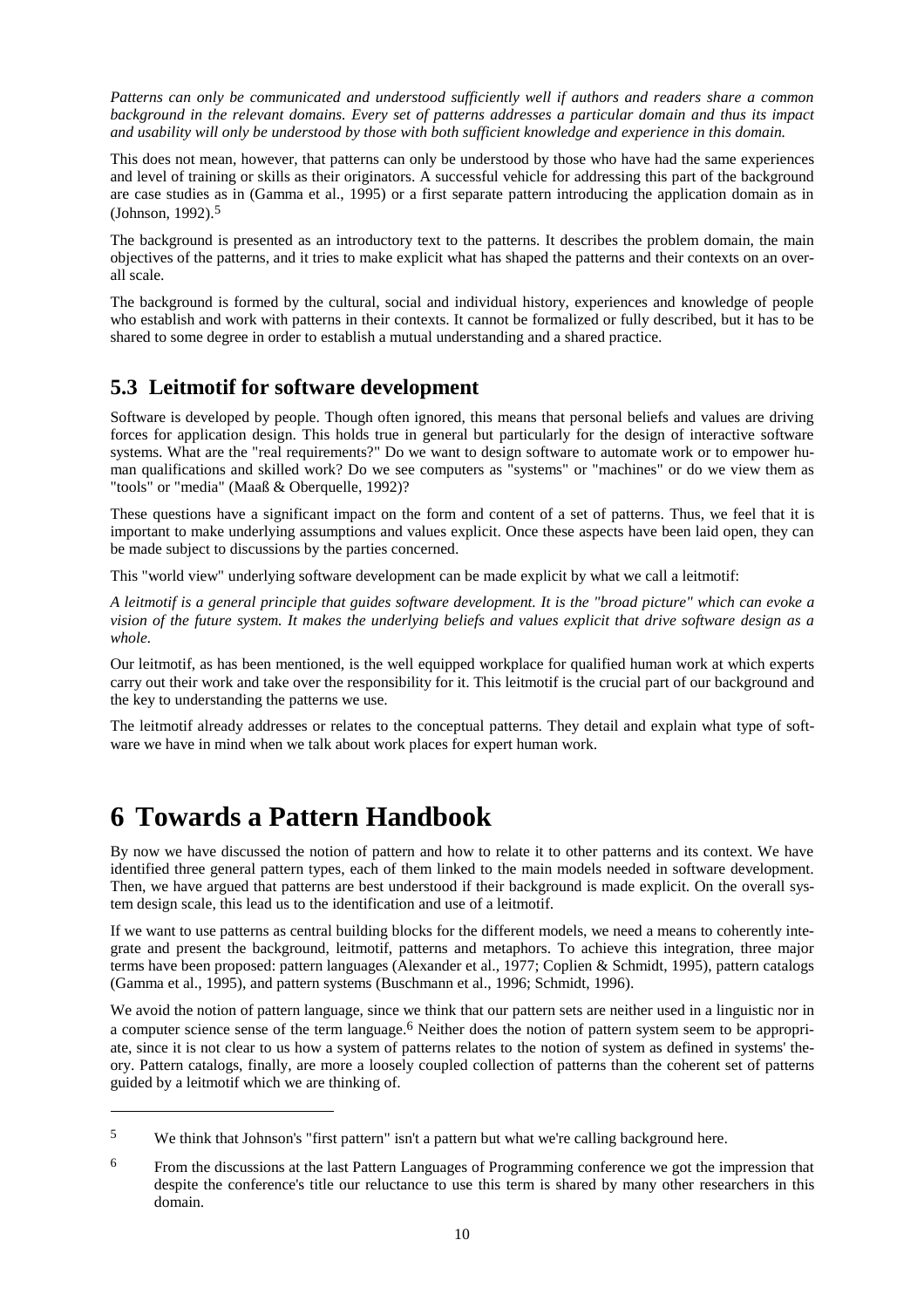#### *We therefore propose to (re-)use the notion of handbook (Anderson, 1993), being defined as a handy work of print that concisely summarizes the relevant concepts from a domain.*7

The term that sticks out of this definition is "domain." Obviously, there is a need to focus on a domain when writing a software engineer's pattern handbook. This is in line with (Jackson, 1994): A handbook has to provide the conceptual framework for guiding the developer in making crucial design decisions about the kind of computer support and automation in a specific application domain. Taking into consideration what we have said about patterns and their contexts, developers first of all have to acquire sufficient knowledge in the domains that may effect the development of the system. Then, a pattern handbook can link patterns to domain knowledge, standard software solutions and architectures useful in that domain.

Such a pattern handbook for software development might consist of the following sections:

- An introduction and overview that presents the leitmotif as well as the background needed to understand the patterns.
- An outline of the characteristics of the respective application domain, like typical workplaces with their objects and means of work, types of cooperation and communication or standard problems and their solutions.
- A section on an appropriate development strategy which, in our case, considers issues like evolutionary software development with prototypes and participatory design (Floyd & Gryczan, 1992; Budde et al., 1992; CACM, 1993).
- A structured pattern set starting with conceptual patterns that are followed by software design patterns which are finally complemented by programming patterns (depending on the level of detail appropriate).

First steps towards this handbook have been taken in (Riehle & Züllighoven, 1995), where we still called it a pattern language, and in (Riehle, 1995) where we first thought about the notion of handbook in the pattern context.

## **7 Related Work**

The most wide-spread notion of pattern today is the one given by Gamma et al. (1995) which is based on Alexander (1979) as discussed in section 2. In addition, Coad presents a more general definition (1995). Our own definition presented in section 2 is also closer to the dictionary than Alexander's original notion.

Pattern forms abound, as is apparent from the Pattern Languages of Programming conference series. The main variants are the Alexandrian form (Alexander et al., 1977) and the template used in the design pattern catalog (Gamma et al., 1995).

There isn't much work on formalizing design patterns yet. A precursor to patterns is the work of Helm et al. (1990) on Contracts which are specifications of behavioral compositions. Lieberherr et al. have worked on adaptive programming (1994) which is based on propagation patterns that can be used to specify the design patterns from Gamma et al. (1995). Cowan et al. (1995) have also applied their ADV approach to the formal specification of design patterns.

There are many pattern types possible within software development. Some deal with analysis and design activities (Kerth, 1995; Whitenack, 1995), some deal with organizational issues (Cain et al., 1996; Berczuk, 1996). There are conceptual patterns (Riehle & Züllighoven, 1995), software design patterns (Gamma et al., 1995) and programming patterns (Coplien, 1992).

One can think of several dimensions along which to organize patterns. Gamma et al. (1995) organize their patterns in two dimensions, one based on a pattern's purpose (creational, structural, behavioral) and the other one based on its scope (object or class based). Buschmann & Meunier (1995) organize patterns along the dimensions of granularity (architecture, software design, implementation), structural principles (abstraction, encapsulation, separation of concerns, coupling and cohesion) and functionality (creation, communication, access, organization). Pree (1995) finally introduces meta patterns as abstractions from the patterns in Gamma et al. (1995).

Pattern languages can be found in the Pattern Languages of Programming conference proceedings (Coplien & Schmidt, 1995; Vlissides et al., 1996). We know of at least two pattern systems (Buschmann et al., 1996; Schmidt, 1996). Currently, there is one pattern catalog (Gamma et al., 1995).

Today, some experience reports on using patterns in software development exist. Schmidt (1995) reports on the use of design patterns in distributed computing projects. Beck et al. (1996) is a joint paper of several renowned scientists and practitioners who reflect on their experience with design patterns and their impact on software de-

j

<sup>7</sup> Derived from (Brockhaus & Wahrig, 1981).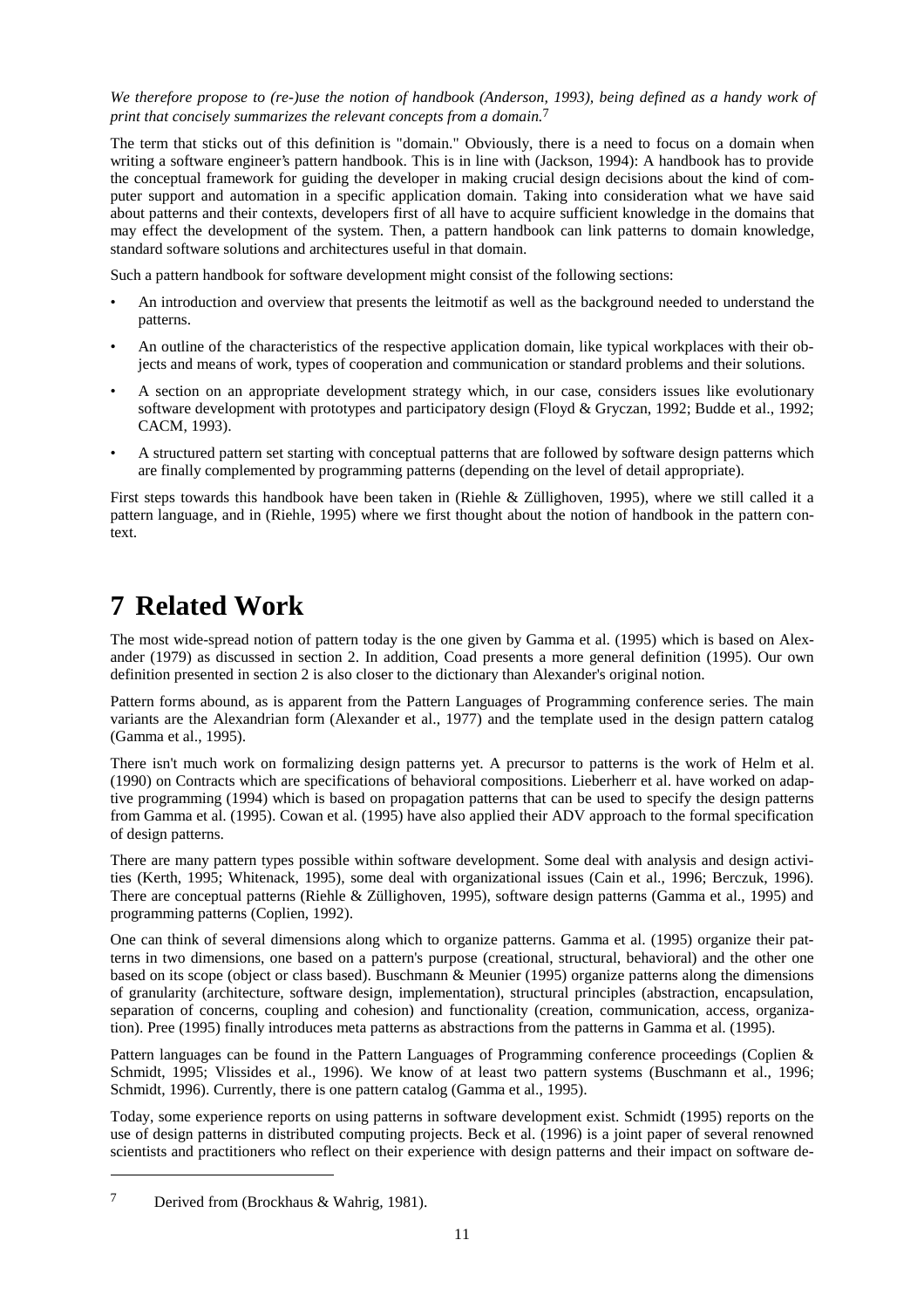velopment projects. Zimmer (1995) reports about the use of design patterns to reorganize a hypermedia application. We have recently submitted a paper discussing our experience with patterns and their embedding within our overall approach (Bäumer et al., 1996).

### **8 Conclusions**

In this paper we took stock of our and other researchers experiences. We discussed what we perceive as crucial aspects of the pattern concept. We presented pattern levels and related them to the different models built during software design, followed by a presentation of different pattern description forms currently in use. We discussed how patterns relate with each other and can be ordered to form larger wholes. Then we introduced the notion of background and leitmotif to supplement patterns and integrate them. Finally we argued for the need of pattern handbooks to round up efforts of presenting large pattern sets.

We believe that the last issue, the presentation of large pattern sets, be it in the form of pattern languages, catalogs, systems or handbooks, will be one of the most important issues the patterns community has to deal with in the future. We are directing our efforts to the writing of such a pattern handbook that will summarize our experiences as patterns. We are convinced that it will serve us well as an aid in our projects and we will very carefully observe its application and impact on our software development projects.

### **Acknowledgments**

We wish to thank Steve Berczuk, Frank Buschmann, Douglas Lea and Douglas Schmidt for reviewing and commenting on the paper in its several stages. Dirk wishes to thank Walter Bischofberger for his support and comments on (Riehle, 1995) on which this paper is based. We also thank Robert Ingram and David James for helping us to improve the writing of this paper.

## **Bibliography**

Alexander, C. (1979). *The Timeless Way of Building.* New York: Oxford University Press.

Alexander, C., Ishikawa, S., & Silverstein, M. (1977). *A Pattern Language.* New York: Oxford University Press.

Anderson, B. (1993). Workshop Report: Towards an Architecture Handbook. OOPSLA '92 Addendum, *OOPS Messenger* (April 1993).

Bäumer, D., Gryczan, G., Lilienthal, C., Riehle, D., Strunk, W., Wulf, M., & Züllighoven, H. (1996). The Tools and Materials Approach—Analysis, Design and Construction of Interactive Object-Oriented Systems. Submitted for publication.

Beck, K., & Johnson, R. (1994). Patterns Generate Architectures. ECOOP '94, LNCS 821, *Conference Proceedings* (pp. 139-149)*.* Berlin, Heidelberg: Springer-Verlag.

Beck, K., Coplien, J.O., Crocker, J., Dominick, L., Meszaros, G., Paulisch, F., & Vlissides, J. (1996). Industrial Experience with Design Patterns. ICSE-18, *Conference Proceedings*. Los Alamitos: IEEE Press, 1996.

Berczuk, S. (1994). Finding Solutions Through Pattern Languages. *IEEE Computer* 27, 12 (December 1994).

Berczuk, S. (1996). A Pattern Language for Ground Processing of Science Satellite Telemetry. In (Vlissides et al.,1996).

Budde, R., Kautz, K., Kuhlenkamp, K., & Züllighoven, H. (1992). *Prototyping.* Berlin, Heidelberg: Springer-Verlag.

Budde, R., & Züllighoven, H. (1992). Software Tools in a Programming Workshop. In (Floyd et al., 1992), (pp. 252-268).

Bürkle, U., Gryczan, G., & Züllighoven, H. (1995). Object-Oriented System Development in a Banking Project: Methodology, Experiences, and Conclusions. *Human Computer Interaction 10, 2&3 (1995),* 293-336.

Brockhaus & Wahrig. (1981). *German Dictionary (in German).* G. Wahrig, H. Krämer & H. Zimmerman (Eds.). Wiesbaden, Germany: F. A. Brockhaus.

Buschmann, F., & Meunier, R. (1995). A System of Patterns. In Coplien & Schmidt (1995), (pp. 325-343).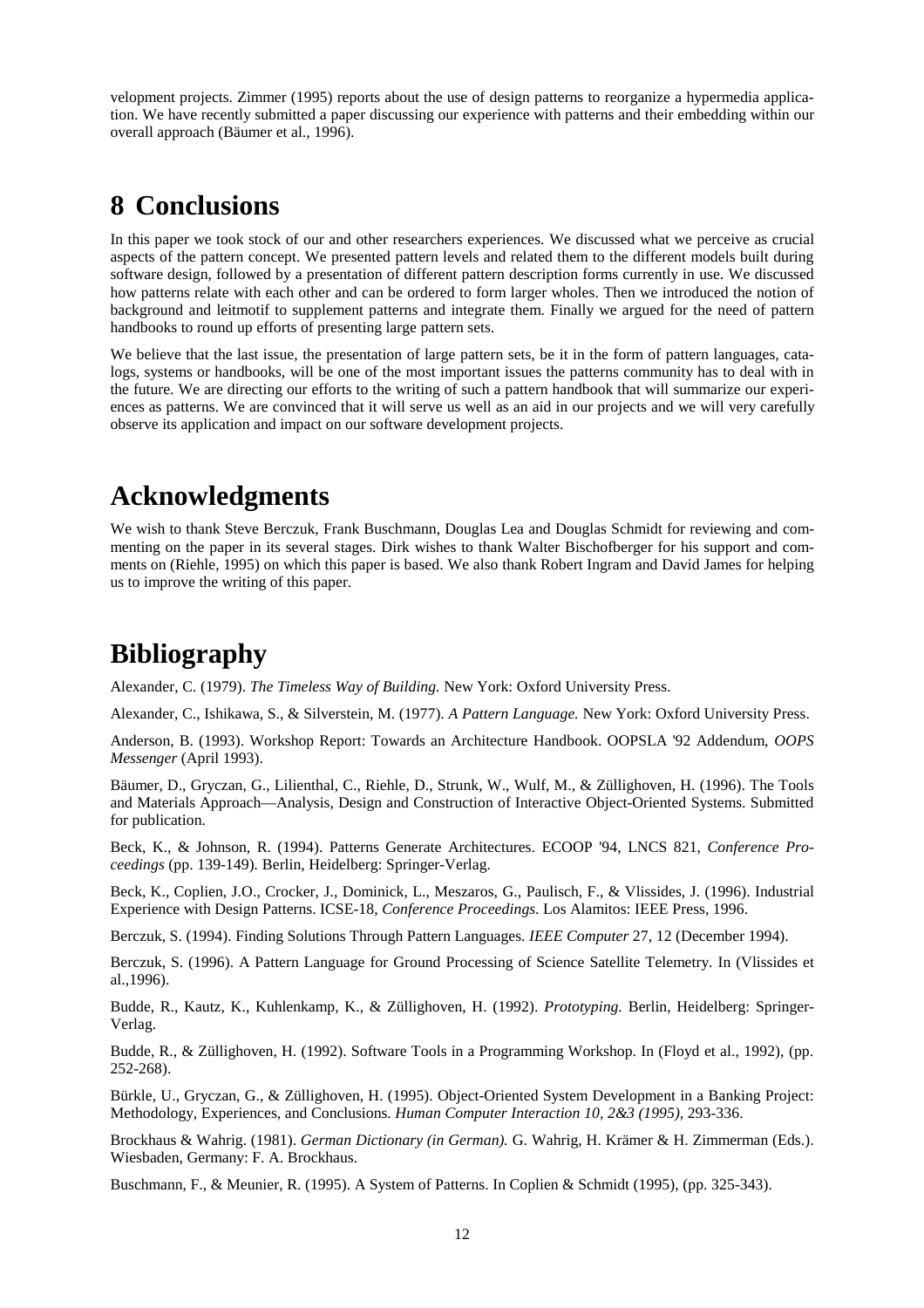Buschmann, F., Meunier, R., Rohnert, H., Sommerlad, P., & Stal, M. (1996). *Pattern-Oriented Software Architecture—A System of Patterns.* Wiley & Sons Ltd.

CACM. (1993). Special Issue on Participatory Design. *Communications of the ACM* 36, 4 (June 1993).

CACM. (1994). Special Issue on Agents. *Communications of the ACM* 37, 7 (July 1994).

Cain, B.G., Coplien, J.O., & Harrison, N.B. (1996). Social Patterns in Productive Software Development Organizsations. *Annals of Software Engineering* (1996). To appear.

Caroll, J.M., Mack, R.L., & Kellogg, W.A. (1988). Interface Metaphors and User Interface Design. In M. Helander (Ed.) *Handbook of Human-Computer Interaction* (pp. 67-85)*.* Amsterdam: North-Holland.

Coad, P. (1992). Object-Oriented Patterns. *Communications of the ACM* 35, 9 (September 1992), 152-159.

Coad, P., North, D., & Mayfield, M. (1995) *Object Models: Strategies, Patterns & Applications.* Prentice-Hall.

Coplien, J. (1992). *Advanced C++: Programming Styles and Idioms.* Reading, Massachusetts: Addison-Wesley.

Coplien, J. (1995). A Generative Development-Process Pattern Language. In (Coplien & Schmidt, 1995), (pp. 183-238).

Coplien, J., & Schmidt, D. C. (Eds). (1995). *Pattern Languages of Program Design.* Reading, Massachusetts: Addison-Wesley.

Coplien, J. (1996). The Human Side of Patterns. *C++ Report* 8, 1 (January 1996), 73-80.

Cowan, D.D., & Lucena, C.J.P. (1995). Abstract Data Views: An Interface Specification Concept to Enhance Design for Reuse. *IEEE Transactions on Software Engineering* 21, 3 (March 1995), 229-241.

Floyd, C., & Gryczan, G. (1992). STEPS - A Methodological Framework for Cooperative Software Development with Users. EWHCI '92, *Conference Proceedings.*

Floyd, C., Züllighoven, H., Budde, R., & Keil-Slawik, R. (1992). *Software Development and Reality Construction.* Berlin, Heidelberg: Springer-Verlag.

Gamma, E., Helm, R., Johnson, R., & Vlissides, J. (1993). Design Patterns: Abstraction and Reuse of Object-Oriented Design. ECOOP '93, LNCS-707, *Conference Proceedings* (pp. 406-431). Berlin, Heidelberg: Springer-Verlag.

Gamma, E., Helm, R., Johnson, R., & Vlissides, J. (1995). *Design Patterns: Elements of Reusable Design.* Reading, Massachusetts: Addison-Wesley.

Greenspan, S., Mylopoulos, J., & Borgida, A. (1994). On Formal Requirements Modeling Languages: RML Revisited. ICSE-16, *Conference Proceedings* (pp. 135-147). Los Alamitos, California: IEEE Computer Society Press.

Helm, R., Holland, I.M., & Gangopadhyay, D. (1990). Contracts: Specifying Behavioral Compositions in Object-Oriented Systems. OOPSLA '90, *SIGPLAN Notices* 25, 10 (October 1990), 169-180.

Hoare, C.A.R. (1972). Notes on Data Structuring. In E. Dijkstra, C.A.R. Hoare, & O.-J. Dahl (Eds.), *Structured Programming* (pp. 83-220). Academic Press.

IEEE. (1995). Special Issue on Software Architecture. *IEEE Transactions on Software Engineering* 21, 4 (April 1995).

Jackson, M. (1983). *System Development.* Englewood Cliffs, New Jersey. Prentice Hall.

Jackson, (1994). Problems, Methods and Specialisation. *IEE Software Engineering Journal* 9, 6 (November 1994), 249-255.

Jacobson, I. (1992). *Object-Oriented Software Engineering.* Reading, Massachusetts: Addison-Wesley.

Johnson, R. (1992). Documenting Frameworks using Patterns. OOPSLA '92, *ACM SIGPLAN Notices* 27, 10 (October 1992).

Kerth, N. (1995). Caterpillar's Fate: A Pattern Language for the Transformation from Analysis to Design. In (Coplien & Schmidt, 1995), 293-320.

Lieberherr, K.J., Silva-Lepe, I., & Xiao, C. Adaptive Object-Oriented Programming. *Communications of the ACM* 37, 5 (May 1994), 94-101.

Maaß, S., & Oberquelle, H. (1992). Perspectives and Metaphors for Human-Computer Interaction. In (Floyd et al., 1992), (pp. 233-251).

Meyer, B. (1988). *Object-Oriented Software Construction.* Englewood-Cliffs, New Jersey: Prentice-Hall.